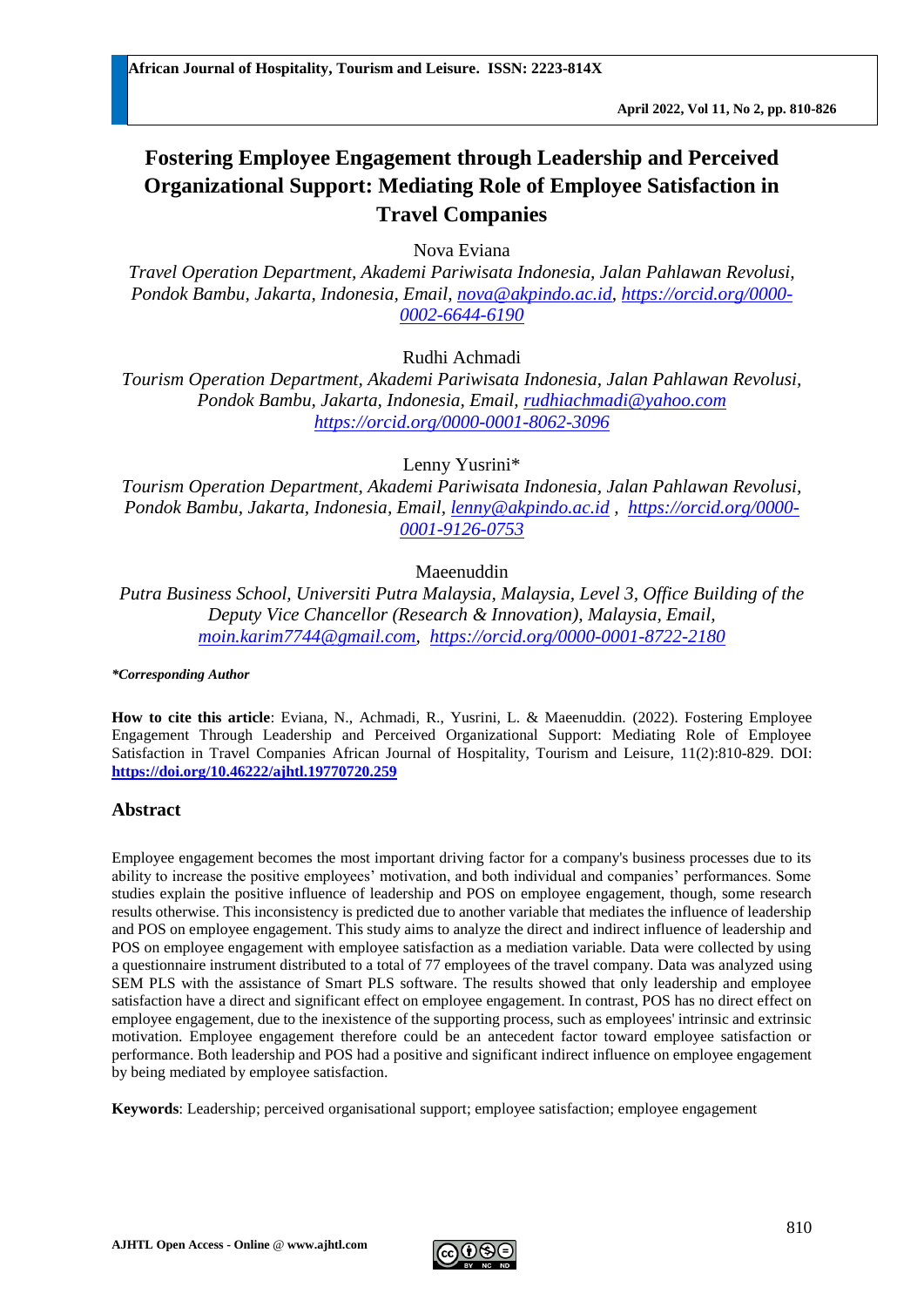

# **Introduction**

In business processes, resource factors significantly impact a company's performance (Shin  $\&$ Konrad, 2017). Not only the level of management but all employees involved in business processes determine the company's success according to its duties and roles. Employees are the company's key stakeholders and assets that play a crucial role in determining the company's performance (Sohail & Jang, 2017). Employee engagement becomes the most important driving factor in an organisation's business processes because it becomes a great motivator for positive behavior (Preethi & Valliappan, 2015; Extremera et al., 2018). Employees who have a strong involvement in the company always support and strive to implement every company policy optimally and be the driving force of the company's success. Employee engagement has always been associated with positive effects because it predicts employee performance (Christian et al., 2011; Wake & Green, 2019) Employees involved with the company tend to be highly motivated, focused, and dedicated to achieving the company's goals to have good performance. Employee engagement impacts personal and organisational productivity, organisational behavior, management effectiveness, and customer satisfaction, thus positively impacting organisational performance (Blomme et al., 2015; Wake & Green, 2019). Lambert et al. (2021) explain that employee involvement directly or indirectly affects the company's operational and financial performance. By considering the importance of employee engagement, the company's leaders formulate and implement the various programs and strategies and measure them accurately to increase employee engagement (Shrotryia & Dhanda, 2019). Some studies are conducted to identify the factors that influence employee engagement.

Some factors influence employee engagement, one of which is leadership factors. Even leadership is a significant factor that influences employee work engagement. According to (Decuypere & Schaufeli, 2020), leaders can influence employee engagement in three ways, covering emotional influence (interpersonal affective), social interaction (cognitive interpersonal), and role modeling (interpersonal behavior). Leaders are role models and become the foundation for employee behavior (Chen & Hung-Baesecke, 2014). Effective communication between leaders and employees can be a trigger to increase employee engagement in achieving company goals.

The findings of previous research explain the positive influence of leadership on employee engagement (Du Plessis & Boshoff, 2018; Enwereuzor et al., 2018; Decuypere & Schaufeli, 2020; Khan et al., 2021) either directly or indirectly through various policies and working practices. Although various studies explain the positive relationship of leadership to employee engagement, other studies explain that leadership does not affect employee engagement (Song et al., 2013). A study of 284 teachers in the United States also showed that leadership variables did not affect employee engagement. These findings suggest that the leadership variable does not consistently influence employee engagement. Research by Zhang et al. (2014) even shows that certain types of leadership negatively influence employee engagement with companies. This inconsistency is due to other variables mediating the influence of leadership variables on employee engagement. Satisfaction is a variable that allegedly mediates leadership variables to employee engagement (Rabiul & Yean, 2021). Research conducted by (Salau et al., 2018) on employees at Fast Moving Consumer Goods (FMCGs) Firms in Nigeria using SEM analysis also supports the influence of leadership on employee engagement by being mediated by employee satisfaction.

In addition to leadership factors, the support and attention of the company or management to the needs and well-being of employees become factors that affect employee engagement. Perceived organisational support (POS) refers to the employees' perceptions of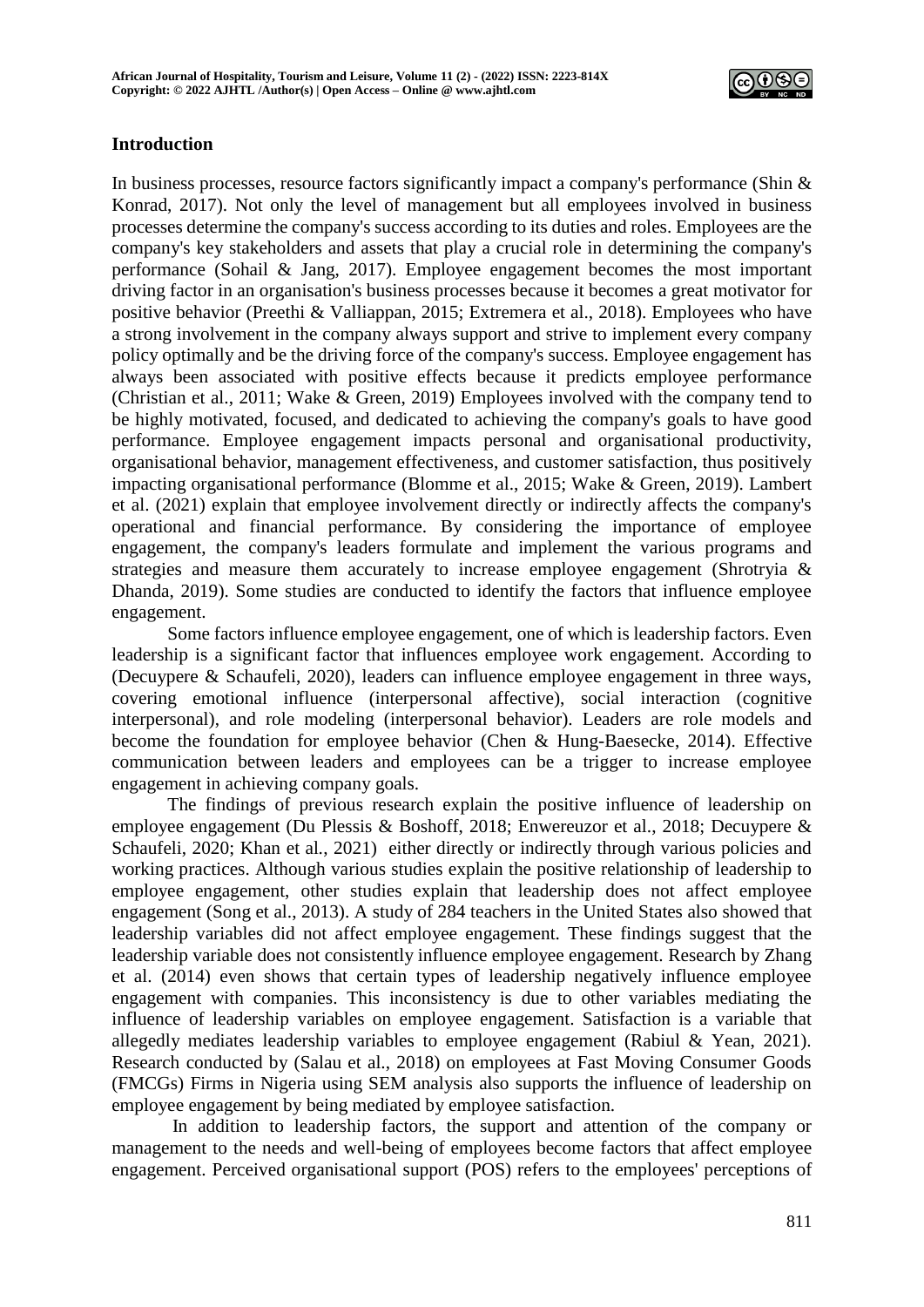

how companies value contributions, show concern for well-being, and meet their socialemotional needs (Eisenberger et al., 2001). Employees with POS have a solid cognitive and emotional assessment (Byrne & Hochwater, 2008) and demonstrate satisfaction. Company support reflects employees' trust that the company provides encouragement and values employee contributions. Employees tend to demonstrate good work engagement and higher performance as reciprocal norms to assist the company in achieving its business goals (Eisenberger et al., 2001; Imran et al., 2020; Alshaabani et al., 2021) and good performance in the company (Yang et al., 2020). This statement aligned with the research finding of (Rhoades & Eisenberger, 2002) that low POS results in poor behavior and performance and negatively impacts mental health and work engagement.

Like leadership, POS does not consistently positively and significantly influence employee engagement. POS contributes positively to employee engagement (Alshaabani et al., 2021; Yang et al., 2020), but some studies produce the opposite data (Lartey et al., 2019), so it should be considered that the presence of other variables also mediates POS relationships to employee engagement. Various studies place employees as stakeholders and essential assets for companies that have an essential role in providing good performance for the company (Sohail & Jang, 2017). The level of employee satisfaction influences the harmonious relationship between companies, leaders, and employees (Jun et al., 2017). In a service company, employees who are satisfied with their work provide quality service for consumers and form positive relationships with their customers to provide satisfaction and increase customer loyalty. Employee dissatisfaction with work can be seen from several indicators, including negative behavior in the workplace, low performance, and high turnover rates (Ashton, 2018). In the concept of a service-profit chain, company management places employees as internal customers who must also get satisfaction, hoping that later they can contribute positively to the company.

A study by Wen et al. (2019) found that employee satisfaction encourages employee involvement and indicates a higher attachment to the company (Preethi & Valliappan, 2015). Employee satisfaction involves physical and emotional satisfaction in response to work environment factors. Employees who feel satisfied tend to be highly motivated and productive at work and more involved in achieving company goals. Therefore, ensuring employee satisfaction is a crucial factor for the company's leadership and management.

Tourism is one of the sectors most affected by the COVID-19 pandemic. According to UNWTO, data said the decline in international tourist travel fell by 74% during 2020. Various travel restrictions affect the mobility of travelers from one area to another or one country to another. The decline in tourist trips paralyzed the tourism sector and resulted in losses of companies engaged in the tourism sector.

Nationally, the COVID-19 pandemic affected Indonesia's number of tourist visits. Tourist visits through all entrances amounted to 4,052,923 in 2020 or decreased by 74.84% compared to 2019. Until April 2021, the number of tourist visits only reached 508,929 tourists or down 45% compared to the same period in 2020 and decreased by 89.89% compared to 2019. The decrease in the number of tourist visits to Indonesia impacts the decline in revenue and sustainability of travel companies. Faced with uncertain conditions, the role of leaders and organisations in determining strategic policies for the company to survive becomes a crucial factor. Strategic policies must be formulated to be able to find solutions to every problem that arises for the company. On the other hand, employees who have high engagement with the company remain committed.

By considering the magnitude of the influence of employee engagement in the achievement of company performance and goals, it is essential to measure the influence of factors that affect employee engagement levels. This research aims to predict the effect of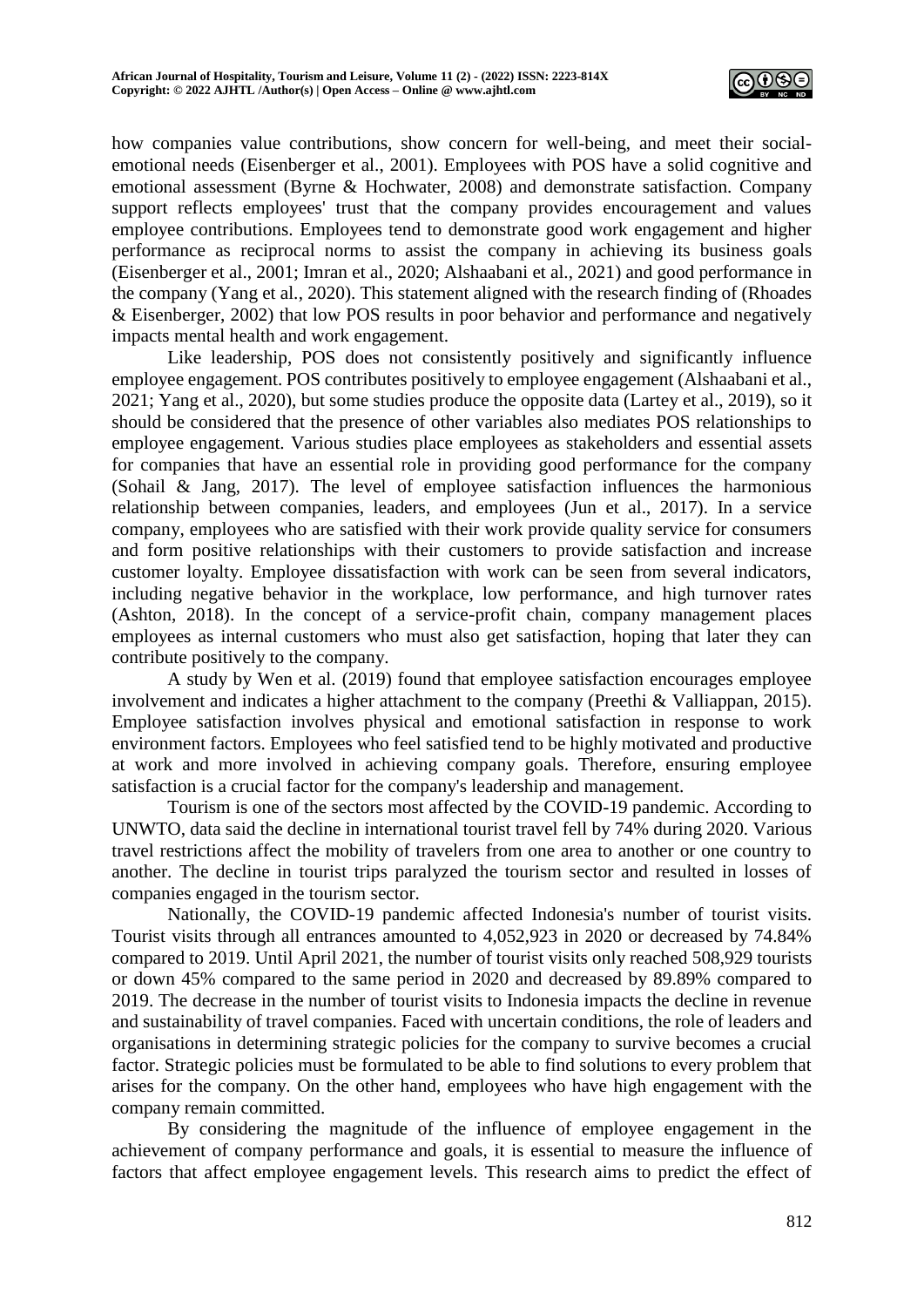

leadership variables and corporate support on employee satisfaction and engagement. As travel companies' difficulties are seen as difficulties that must be faced together (collegial responsibility), through this study it is hoped that the management of travel companies highlights the necessity of factors affecting the employees' engagement.

### **Literature review**

### *Employee engagement*

Employee engagement indicates the commitment and willingness of employees to be involved in the organisation to achieve the company's goals. An engaged employee demonstrates hardworking behavior to improve performance for the organisation's benefit (Preethi & Valliappan, 2015). Employee engagement is an emotional and intellectual connection employees have to their work, organisation, leadership, or colleagues who influence to increase discretionary efforts in their work (Gibbons, 2006). It shows a high work spirit, dedication, and focus on work (Loerbroks et al., 2017; Schaufeli et al., 2002). High spirits are manifested in the form of energy and resilience, i.e., the willingness to invest effort in one's work and to persevere in work-related tasks. Dedication is characterized by substantial involvement, enthusiasm, and pride in the work. Focus on work is indicated by feeling happy and tied to work.

The discussion of employee engagement involves the interaction of three factors, including cognitive commitment, emotional involvement, and behaviors that arise from employee relationships with their organisations. Employees with a cognitive commitment understand the task and its role. Emotional engagement refers to the emotional attachment to others, such as colleagues and leaders, and empathy and caring for others. Employee behavior also demonstrates a strong desire to stay in the organisation despite better offers elsewhere, willingness to take the time to go the extra mile when the company needs it, and advocates for colleagues and others to grow the company (Zhang et al*.*, 2014).

Wake and Green (2019) mentions three attributes used to identify employee involvement: motivation, advocacy, and involvement. The motivation that grows from within (intrinsic motivation) becomes the drive to do or achieve something. Employees who are motivated will be dedicated to their work and always want to grow and develop together to achieve their goals. Advocacy is concerned with the company's presence, in understanding the needs and wants of employees, including when employees experience problems. It is also related to the growth of employee self-esteem towards his work. Employee involvement shows behavior to contribute to organisational improvement. This is reflected in employee engagement in decision-making by actively working to improve management and relationships with leaders. According to Loerbroks et al. (2017), engagement in work is characterized by three dimensions, including (a) high energy levels and work-related perseverance, (b) dedication indicates emotional engagement and enthusiasm in work, and (c) absorption with a fully focused on work. Employees who have a solid engagement to work tend to have an energetic and effective relationship with their work and always feel able to handle the job's demands well (Schaufeli et al., 2006).

# *Leadership*

Leadership is the most strategic component in an organisational system (Samanta & Lamprakis, 2018), and leaders have an essential role in determining a company's performance (Aga, 2016). Leaders have a role in formulating strategic policies within the company, so it is explained that there is a correlation between leadership and strategic plans that constructively contribute to the organisation's success (Srivastava et al., 2006; Kumar & Sharma, 2018). Leaders must have the ability to respond to external and internal conditions to be formulated in adaptive strategic policies, be able to survive crises, make changes, mobilize resources, and handle conflicts in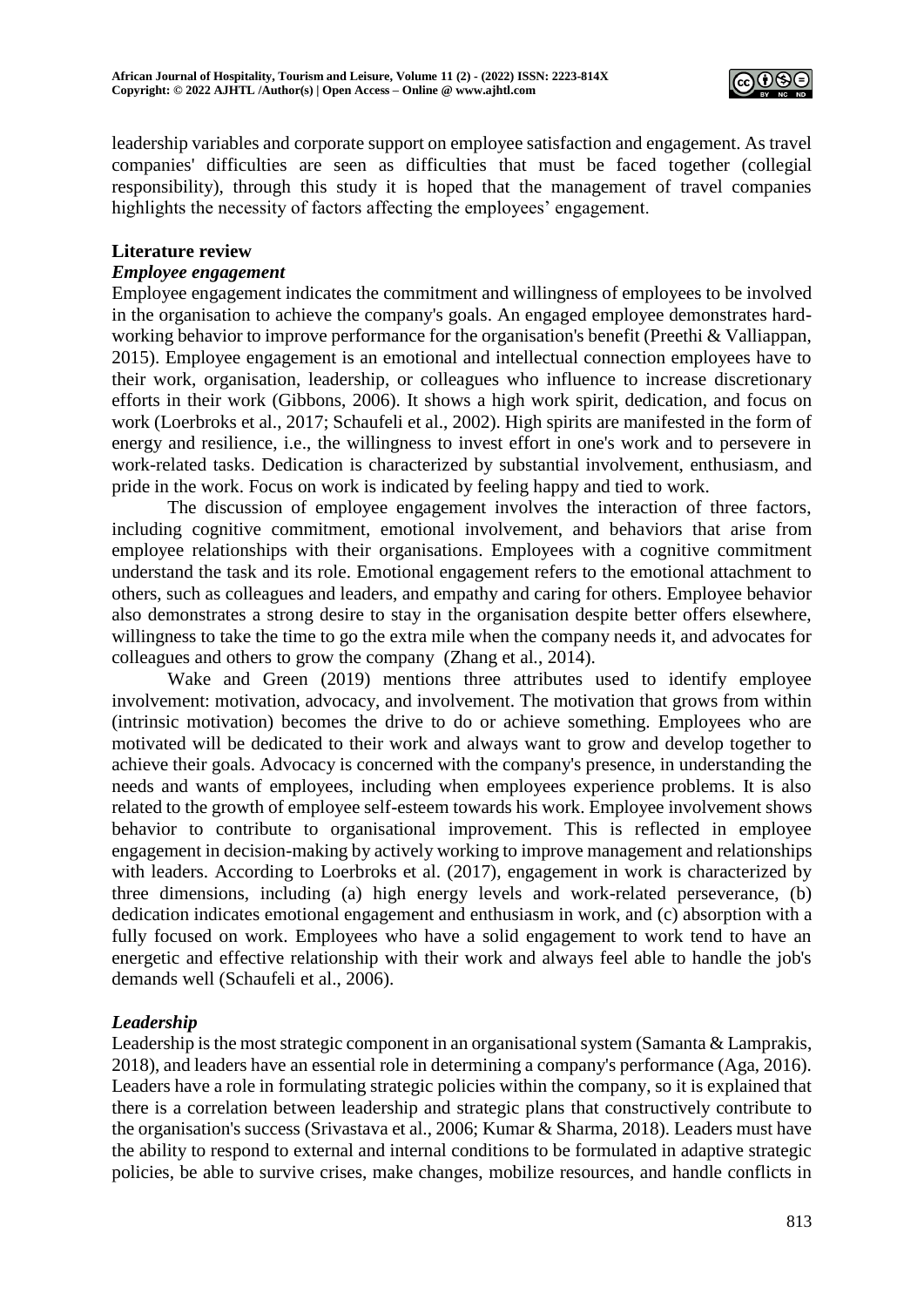

achieving the company's vision and mission, as well as providing feedback for employee performance (Antonakis & House, 2014). Internally, the leader is required to be a role model for his subordinates while empowering his subordinates to implement company ideas and policies (Sohail  $\&$  Jang, 2017). Effective leadership simultaneously minimizes conflicts within the company that can develop into unhealthy conditions for the company's progress (Ågotnes et al., 2018).

Various studies are widely conducted to discuss the types of leadership and how it contributes to the performance of the company (Aga, 2016; Bass et al., 2003; Robert & Vandenberghe, 2021; Wisse & Sleebos, 2016). (Stafford, 2010) describes three types of leadership: transactional, transformational, and laisse faire. Transformational leadership inspires employees to commit to a common vision and goal for an organisation or unit, motivates them to become innovative problem solvers, and develops leadership capacity for employees through coaching, mentoring, and providing challenges and support (Bass & Riggio, 2006). In transactional leadership, employees tend to accept and agree with leaders in exchange for rewards, rewards, or avoidance of disciplinary action. Awards and recognition are given when employees can carry out their roles and duties well. Transactional leaders do not focus on forwarding vision, commit to existing procedures, and refuse to develop ideas to improve organisational effectiveness and efficiency. They focus on the personal motives and interests of others, not the common interests of the team and organisation (Samanta & Lamprakis, 2018).

The third type of leadership is laisses faire, which avoids making decisions, does not utilize its power, and rejects its responsibilities. This type of leadership has no understanding of their duties, so are unable to decide, guide and resist interference in the event of a problem. This type of leader frees employees to perform tasks the way they want, regardless of the results set (Samanta & Lamprakis, 2018)

Di Fabio and Peiró (2018) identify four critical leadership dimensions: ethical leadership, mindful leadership, servant leadership, and sustainable leadership. In ethical leadership, leaders must behave reasonably, and consistently with the values held, uphold ethical standards, and always show concern and concern for others. In addition, leaders are expected to give full attention, realize their role, and be able to manage emotions even when under pressure (mindful). Leaders are also required to pay attention to employees' personal/professional interests, meeting the needs of employees based on moral responsibility towards them (servant leadership). For corporate sustainability, leaders must have the concept of sustainability leadership and integrate other essential aspects for optimal human resource development from a long-term perspective.

# *Perceived organisational support (POS)*

The organisational support used by Kim et al. (2020) is the level at which organisation values and cares for its employees, actively help them when problems arise, and is proud of their achievements. Organisational support can be a fair attitude, adequate income, favorable work arrangements, opportunities to engage in decision-making, opportunities for a career, recognition of performance and achievement, support of colleagues, and sound managerial relationships (leadership support) (Ahmed & Nawaz, 2015; Sarfraz et al*.*, 2019).

It is reasonable when the company provides good treatment, and then as a form of reciprocal norms, employees also support the company. Employees' organisational support fosters an obligation to care for the company. The realization of caring is demonstrated through a more outstanding affective commitment to help the company achieve its goals (Eisenberger et al., 2001).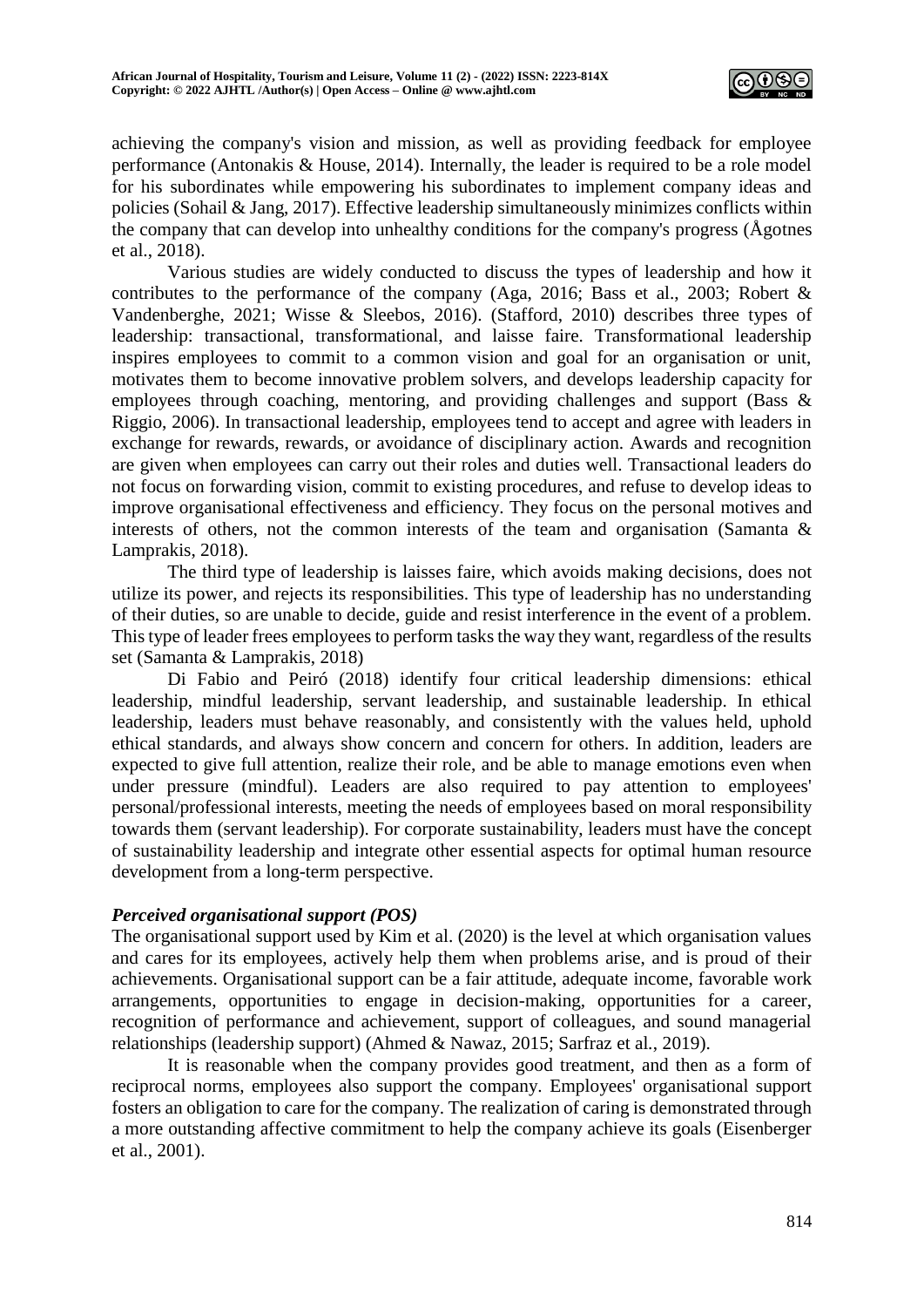

### *Employee satisfaction*

Employee job satisfaction is an important issue in total quality management, defined as emotions, feelings, or attitudes toward fun or unpleasant aspects of work and work environments based on personal perception (Alonderiene & Majauskaite, 2016). Satisfied employees tend to be highly motivated and work more effectively and efficiently, more productively, to impact the company's business performance positively. The research finding is in line with research (Matzler et al., 2004; Preethi & Valliappan, 2015), which explains that employee job satisfaction positively affects the company's performance.

Given the importance of the company guaranteeing employee satisfaction, employee satisfaction measurement and improvement become essential. According to Matzler et al. (2004) seven attribute factors that can be used to measure employee job satisfaction include leadership, tasks/jobs, relationships between colleagues, remuneration, a sense of responsibility to work, company, and recognition of employee achievement/performance. At the same time, Preethi and Valliappan (2015) mention measurement attributes of employee satisfaction, including responsibility, safety management, workplace, and resource availability.

### **Theoretical foundation and hypothesis development**

Leadership is an important factor in organisational effectiveness (Zengin et al., 2018). Leader behavior becomes a source of motivation and factors that have a hand to create a good work environment, to encourage the creation of job satisfaction and employee involvement in achieving company goals and organisational performance (Salau et al., 2018). Some of the results of the predecessor's research explain that leadership contributes positively to employee engagement (Decuypere & Schaufeli, 2020; Enwereuzor et al., 2018; Li et al., 2021; Rabiul & Yean, 2021).

# *Hypothesis 1: Leadership positively affects employee engagement*

Most of the research explains the positive contribution of leadership to employee engagement (Decuypere & Schaufeli, 2020; Enwereuzor et al., 2018; Li et al., 2021; Rabiul & Yean, 2021). But research conducted by (Song et al., 2013) of 284 teachers in the United States showed that principal leadership only affected the increase in teacher knowledge but had no impact on increasing teacher engagement with schools. Inconsistency of leadership influence on employee engagement is thought to be due to other variables that mediate the relationship. Research conducted by Amor et al. (2020) also explains the existence of mediation variables that affect the contribution of leadership to employee engagement. Research by Rabiul & Yean (2021) describes the satisfaction variable as a variable of leadership mediation towards employee engagement.

# *Hypothesis 2: Employee satisfaction positively mediates the relationship between leadership and employee engagement*

POS is one of the crucial factors that positively affect employee affection and commitment to the company. The higher the employees' perceived organisation support, the more they show commitment and positive behavior toward the company (Alshaabani et al., 2021). An employee with positive commitment demonstrates working more efficiently to improve the company's performance. POS thus positively affects employee engagement (Al-Omar et al., 2019; Imran et al., 2020). Yang et al. (2020) supported the research result that perceived organisational support can indirectly increase employee morale, dedication, and engagement.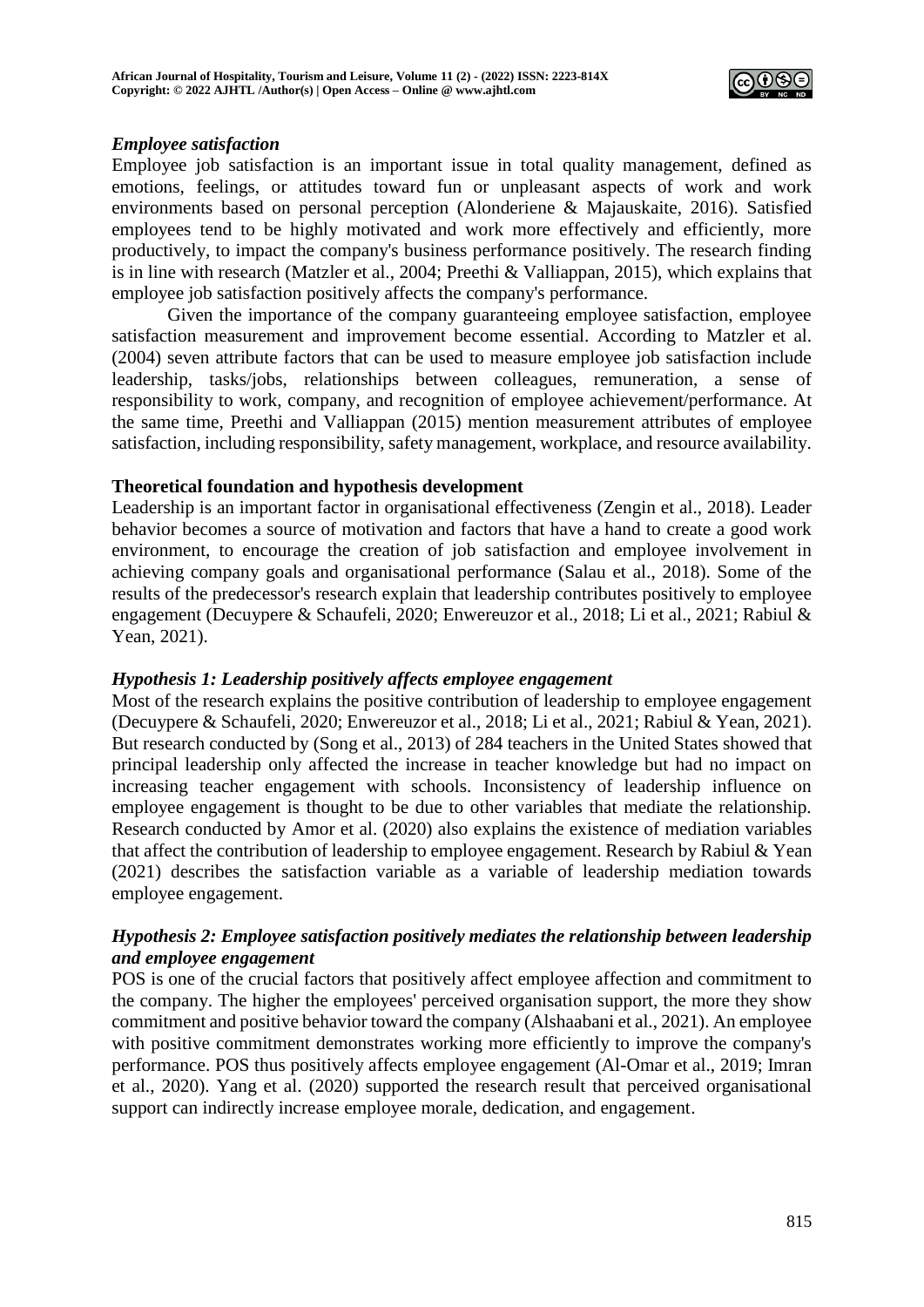

# *Hypothesis 3: POS positively affects employee engagement*

Many previous studies' findings explain that POS positively affects employee engagement (Ahmed & Nawaz, 2015; Alshaabani et al., 2021; Imran et al., 2020). Other research also explains that POS indirectly affects employee engagement by being mediated by other variables (Yang et al., 2020). The study findings (Lartey et al., 2019) explain that POS positively contributes to satisfaction. Thus it can also be suspected that the satisfaction variable becomes a variable of POS relationship mediation and employee engagement.

# *Hypothesis 4: Employee satisfaction positively mediates the relationship between POS and employee engagement*

Leadership and employee satisfaction are two interrelated things. When employees are satisfied with their work, it is associated with effective leadership (Ashton, 2018; Robinson et al., 2008; Samanta & Lamprakis, 2018). Employee acceptance of leadership affects employee satisfaction (Ashton, 2018). In short, leadership significantly influences employee satisfaction (Antonakis & House, 2014; Asgari et al., 2019).

### *Hypothesis 5: Leadership positively affects employee satisfaction*

Both employee satisfaction and engagement indicate a higher attachment to the company (Preethi & Valliappan, 2015). Employee satisfaction involves physical and emotional satisfaction in response to working environment factors and encourages them to get involved (Wen et al., 2019). Employees who feel satisfied tend to be highly motivated and productive at work and more involved in achieving company goals. Therefore, ensuring employee satisfaction is a crucial factor for the company's leadership and management. Preethi and Valliappan's research (2015) showed a robust correlation (0.837) between employee satisfaction variables and employee engagement. The positive influence of employee satisfaction on employee engagement is reinforced by Wen et al. (2019), who explained that job satisfaction is an essential factor that influences work engagement and reinforced by Davies et al. (2018), who explained that the better / higher employee satisfaction, the higher employee work engagement.

### *Hypothesis 6: Employee satisfaction positively affects employee engagement*

On the other hand, POS also affects the satisfaction or absence of employees. Rahiman and Kodikal (2017) define job satisfaction as a positive or pleasurable emotional state resulting from appreciating one's work or experience. Employees' perception of the company values of their contribution to the company and pay attention to their welfare tend to have a higher job satisfaction value. Some researches show that perceived organisational support contributes positively to job satisfaction (Ahmed & Nawaz, 2015; Choi, 2019; Lartey et al., 2019). Perceived organisational support and employee satisfaction are two essential factors needed to improve employee performance and company performance. Employee satisfaction is demonstrated through attitudes and committed behavior towards the company. Zumrah and Boyle (2015) state that POS influences employees' attitudes and work behaviors. If employees feel the company's attention and support for their needs and well-being, they give confidence by behaving and behaving positively towards the company as a form of compensation to the company. Literature review shows that perceived organisational support is one of the work environment factors that becomes a predictor affecting employee satisfaction (Lartey et al., 2019; Maan et al., 2020).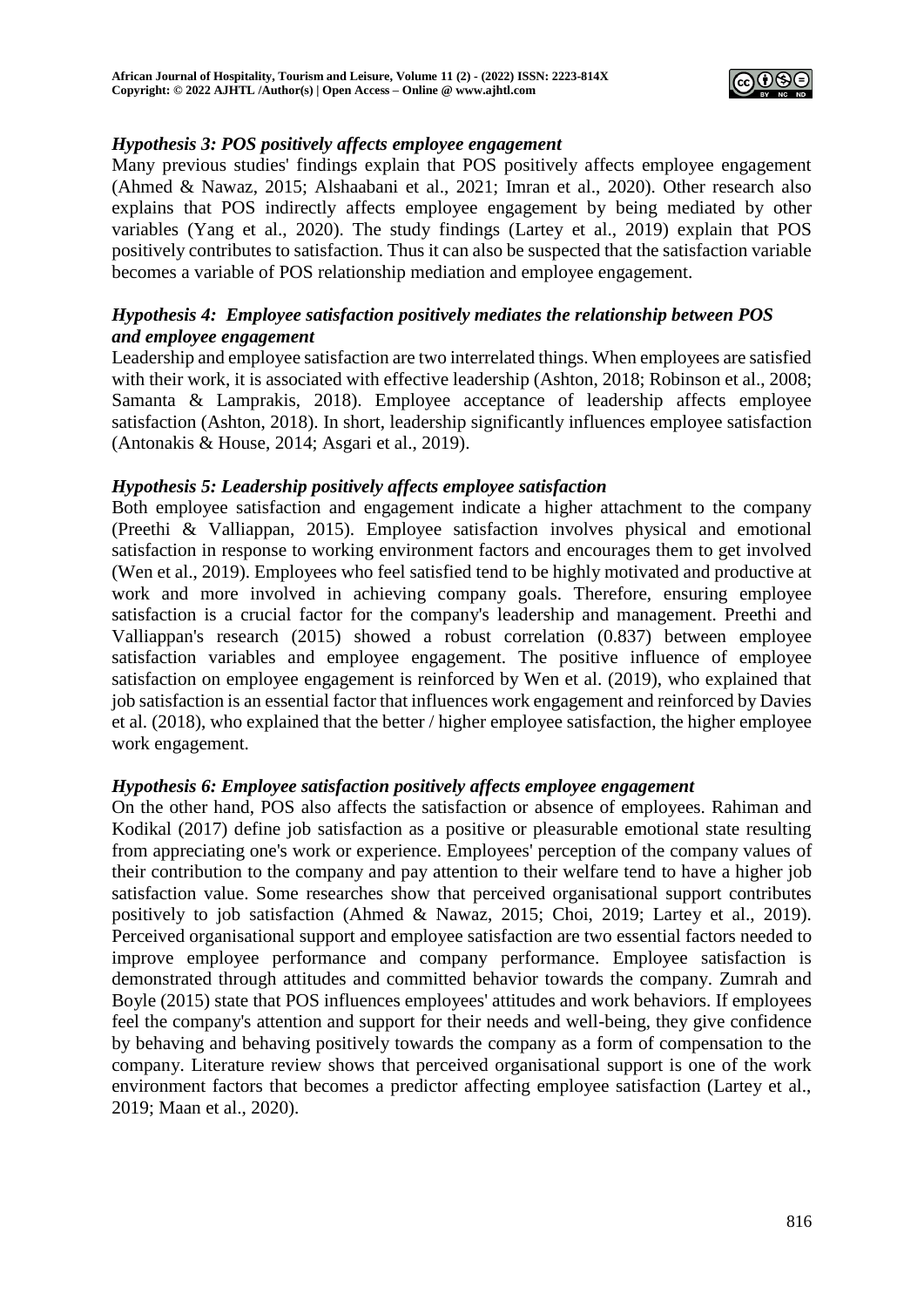



### *Hypothesis 7: POS positively affects employee satisfaction*

Figure 1. Research framework

#### **Research method**

The research uses a quantitative approach to analyze the effect of leadership and perceived organisational support to foster employee satisfaction and engagement. Data collecting instrument uses a questionnaire that adopts Di Fabio & Peiró (2018) on leadership, Eisenberger et al. (2001) on POS, Matzler et al. (2004) on employee satisfaction, and Shrotryia & Dhanda (2019) for employee engagement variables. The measurement scale uses Likert with continuum values from strongly disagree (=score 1) to strongly agree (=score 5). Research's locus is at travel companies in Jakarta and its surrounding areas (Jabodetabek). The research involves about 77 employees of travel companies as respondents, following the criteria of respondents number based on calculations ten times the number of the largest formative indicators used to measure a construct (Hair et al., 2017). Data analysis using SEM-PLS with the assistance of Smart PLS software. As stated by Hair et al. (2014), SEM-PLS is suitable to predict structural relationships between variables. This SEM-PLS analysis method can deal with modeling problems in social science research, such as data abnormalities. SEM-PLS analysis is a nonparametric approach, so it is possible to produce estimates still even though the sample size used is small and does not need to meet the assumption of multivariate normality (Sholihin & Ratmono, 2020).

#### **Results and discussion**

Out of seventy-seven respondents, 32.47% were male and 67.53 were female. Working experience-wise, 11.69% have less than two years of experience, 31.17% have 2-5 years of experience, and 57.14% have than five years of experience.

| <b>Criteria</b>    | N  | $\frac{0}{0}$ |
|--------------------|----|---------------|
| Gender             |    |               |
| Male               | 25 | 32.47         |
| Female             | 52 | 67.53         |
| Working Experience |    |               |
| $<$ 2 years        | 9  | 11.69         |
| $2 - 5$ years      | 24 | 31.17         |
| $>$ 5 years        | 44 | 57.14         |

Table 1 Respondents' profile

Source: Compiled by the authors (2021)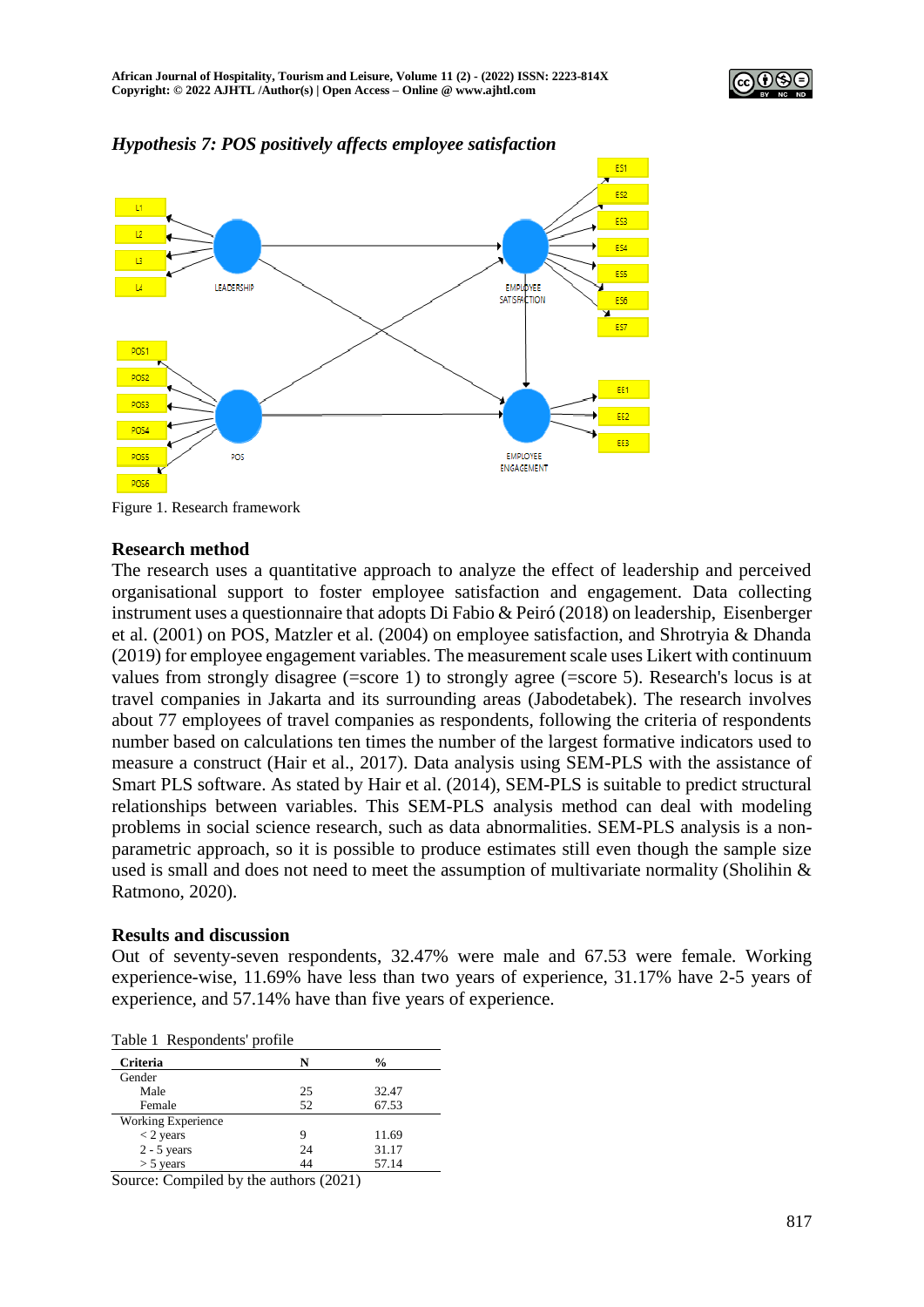

### *The assessment of measurement model*

SEM-PLS analysis is carried out in two stages: measurement and structural model analysis. Through validity and reliability testing, the measurement model analysis aims to specify the relationship between latent variables (constructs) to manifest variables (indicators). Validity and reliability testing uses multi-criteria to reduce the measurement error rate to have more accurate measurement results.

Validity refers to the accuracy of the measuring instrument to the measured concept so that it measures what should be measured (Tarjo, 2021) by using convergent validity and discriminant validity criteria. Convergent validity analyzes loading factors as a constructal correlation value with indicators and Average Variance Constructed (AVE) values. High loading factors indicate constructs' ability to explain the indicator (Sholihin & Ratmono, 2020). The minimum expected value for the loading factor is  $> 0.708$  (Henseler et al., 2014). AVE shows the average loading squared from construct indicators. The expected AVE value  $> 0.5$ is considered to have good enough validity to explain latent variable constructs (Hair et al*.*, 2014); Henseler et al., 2014) due to its capability to explain more than half of the variants of its indicators (Sholihin & Ratmono, 2020).

The results show the loading value of the indicators  $> 0.70$ , except POS4 (Figure 2). The loading factor value of  $> 0.7$  indicates the ability of the construct to explain the indicator well. While the indicator with a loading factor value of  $< 0.7$  is eliminated. Convergent validity with AVE values shows that the entire construct has an AVE value of  $> 0.5$  (Table 1) to conclude to have good convergent validity.



Figure 2. Measurement Model

Discriminant validity testing uses cross-loading values to examine the correlation of indicators to their constructs compared to other constructs. Construct indicators should have greater loading factors following their construct than other constructs. The test results showed no existing problem with the validity of the discriminant because the loading factor of all indicators to the construct was greater than against other constructs (Table 2). We conclude that indicators can explain the concept of theory well over its latent variables.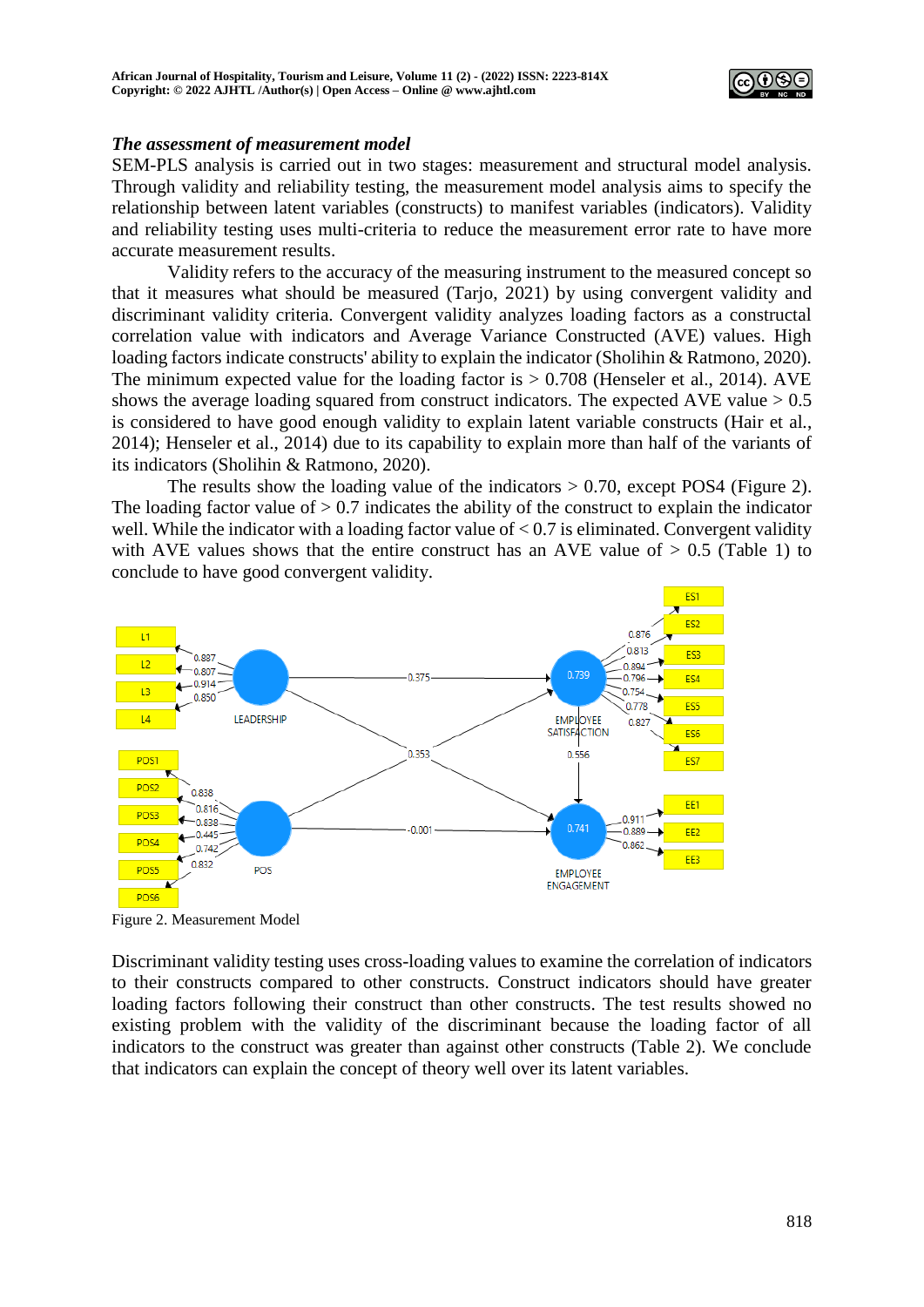

|                  | $\circ$<br>EE | <b>ES</b> | L     | <b>POS</b> |
|------------------|---------------|-----------|-------|------------|
|                  |               |           |       |            |
| EE1              | 0.911         | 0.716     | 0.705 | 0.658      |
| EE <sub>2</sub>  | 0.889         | 0.829     | 0.733 | 0.711      |
| EE3              | 0.862         | 0.656     | 0.655 | 0.575      |
| ES1              | 0.811         | 0.876     | 0.748 | 0.769      |
| ES <sub>2</sub>  | 0.721         | 0.813     | 0.694 | 0.679      |
| ES3              | 0.713         | 0.894     | 0.727 | 0.701      |
| ES4              | 0.642         | 0.796     | 0.577 | 0.748      |
| ES <sub>5</sub>  | 0.605         | 0.753     | 0.539 | 0.613      |
| ES6              | 0.640         | 0.779     | 0.565 | 0.532      |
| ES7              | 0.625         | 0.827     | 0.618 | 0.698      |
| L1               | 0.757         | 0.739     | 0.887 | 0.653      |
| L2               | 0.541         | 0.529     | 0.807 | 0.566      |
| L <sub>3</sub>   | 0.760         | 0.763     | 0.914 | 0.702      |
| L4               | 0.633         | 0.643     | 0.850 | 0.670      |
| POS1             | 0.691         | 0.692     | 0.699 | 0.841      |
| POS <sub>2</sub> | 0.508         | 0.619     | 0.475 | 0.815      |
| POS3             | 0.534         | 0.678     | 0.512 | 0.841      |
| POS5             | 0.501         | 0.601     | 0.604 | 0.736      |
| POS <sub>6</sub> | 0.718         | 0.770     | 0.738 | 0.843      |

Tabel 2. Cross-loading

Notes: EE = Employee Engagement; ES = Employee Satisfaction; L = Leadership; POS = Perceived Organisational Support

Construct reliability test to measure the consistency of constructs in taking measurements (Ovan & Saputra, 2020). There are two criteria for reliability testing; composite reliability and Cronbach alpha. The requirement of composite reliability and Cronbach alpha values are > 0.7. The measurement results showed that the entire construct had a composite reliability value and Cronbach alpha > 0.8, so it was concluded that the construct had excellent consistency in making measurements (Table 3)

| Table 3. Convergent Validity |  |
|------------------------------|--|
|------------------------------|--|

| <b>Latent Variables</b> | <b>Indicators</b> | Loading       | Composite               | <b>Alpha</b> | <b>AVE</b> |
|-------------------------|-------------------|---------------|-------------------------|--------------|------------|
|                         |                   | <b>Factor</b> | <b>Reliability (CR)</b> | Cronbach     |            |
| L                       | L1                | 0.887         |                         |              |            |
|                         | L2                | 0.807         | 0.922                   | 0.888        | 0.748      |
|                         | L <sub>3</sub>    | 0.914         |                         |              |            |
|                         | L <sub>4</sub>    | 0.850         |                         |              |            |
| <b>POS</b>              | POS <sub>1</sub>  | 0.841         |                         |              |            |
|                         | POS <sub>2</sub>  | 0.815         |                         |              |            |
|                         | POS <sub>3</sub>  | 0.841         | 0.909                   | 0.875        | 0.666      |
|                         | POS <sub>5</sub>  | 0.736         |                         |              |            |
|                         | POS <sub>6</sub>  | 0.843         |                         |              |            |
| ES                      | ES <sub>1</sub>   | 0.876         |                         |              |            |
|                         | ES <sub>2</sub>   | 0.813         |                         |              |            |
|                         | ES3               | 0.894         |                         |              |            |
|                         | ES <sub>4</sub>   | 0.796         | 0.935                   | 0.919        | 0.674      |
|                         | ES <sub>5</sub>   | 0.753         |                         |              |            |
|                         | ES6               | 0.779         |                         |              |            |
|                         | ES7               | 0.827         |                         |              |            |
| EE                      | EE1               | 0.911         |                         |              |            |
|                         | EE <sub>2</sub>   | 0.889         | 0.918                   | 0.866        | 0.788      |
|                         | EE3               | 0.862         |                         |              |            |

Multicollinearity testing is carried out to assess the possibility of collinearity between constructs by looking at the Variance Inflation Factor (VIF) value. VIF value must be  $<$  5 to assure no collinearity between constructs (Hair et al*.*, 2014). The test results showed that all constructs had a VIF value of  $< 5$ , so it was concluded that there was no multicollinearity problem (Table 4).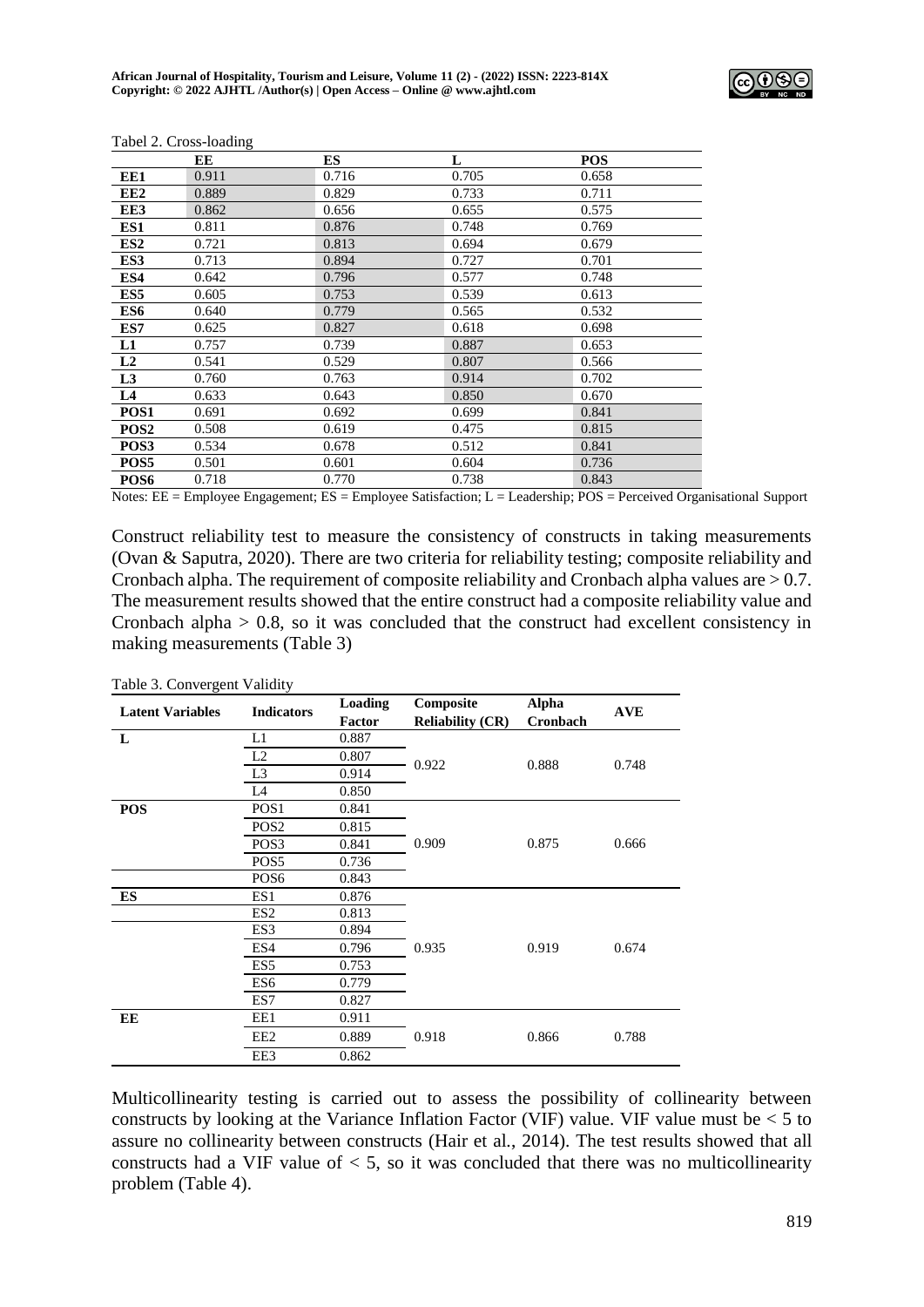

Table 4. Collinearity Testing

|            | EЕ    | ES  | <b>POS</b> |  |
|------------|-------|-----|------------|--|
| EE         |       |     |            |  |
| ES         | , 942 |     |            |  |
| <b>POS</b> | 3.505 | 300 |            |  |

### *The assessment of structural model*

The inner model testing was performed to analyze the causality relationship between exogenous and endogenous latent variables, through the bootstrapping procedure, by seeing at standardized root mean square residual (SRMR) and normal fit index (NFI) values. SRMR is the square root value of the difference between the residual of the sample covariance matrix and the hypothetical covariance model, used to assess the match of the observed relationship. The SRMR value should be  $< 0.08$  to have a model fit (Hu & Bentler, 1999). NFI has a range of values between 0 and 1. The closer to 1, the fitter the model is (Bentler  $\&$  Bonett, 1980). The measurement results showed the value of SRMR  $0.077 < 0.08$  and the NFI value 0.778 close to 1 so the model was concluded to fit (Table 5).

Table 5. Model Fit

|             | <b>Estimated Model</b> |
|-------------|------------------------|
| <b>SRMR</b> | 0.077                  |
| $d$ _ULS    | 1.114                  |
| d G         | 0.735                  |
| Chi-Square  | 291.728                |
| NFI         | 0.778                  |
|             |                        |

### *Hypotheses testing*

Table 6 shows that leadership has a significant direct influence on employee satisfaction and engagement. The t value  $> 1.96$  and  $p < 0.05$  so H<sub>1</sub> is accepted. Path coefficient values range from +1 to -1. Getting closer to the number 1 indicates a powerful influence. The coefficient of the leadership variable path to employee satisfaction of 0.368 means that each increase of one unit to leadership impact employee satisfaction by 0.368 or 36.8% (Table 6). The coefficient of leadership path to employee engagement of 0.345 also means that the increase of one unit in the leadership variable also affects the increase in employee engagement by 34.5% (Table 6).

POS variables have only a direct and significant effect on employee satisfaction variables, as evidenced by t-value of  $5,122$  or  $> 1.96$  and p-value of  $0.000 < 0.05$ . Different results are shown in the influence of POS variables on employee engagement with t statistical values of  $0.197 < 1.96$  and p values of  $0.844 > 0.05$ . These results explain that the POS variable has no significant effect on the student engagement variable,  $H_a$  is rejected, and  $H_0$  is accepted. POS variables have a fairly good influence on employee satisfaction as evidenced by a path coefficient value of 0.553 or 55.3% (Table 6)

Variable employee satisfaction has a significant direct influence on employee engagement, evidenced by t-value of  $3,203 > 1.97$  and p-value  $0.001 < 0.05$ . These results show that  $H<sub>a</sub>$  was accepted and  $H<sub>0</sub>$  was rejected. Based on the data results looking at structural relationships between latent variables, it can be explained that leadership has a positive and significant influence of 0.198 on employee engagement by mediating satisfaction, evidenced by a value of t of  $> 1.96$  and p-value  $< 0.05$ . The same results in POS variables also positively and significantly influence employee engagement by being mediated by employee satisfaction. It can be concluded that exogenous latent variables both affect endogenous latent variables positively and significantly by being mediated by employee satisfaction variables, so  $H_0$  is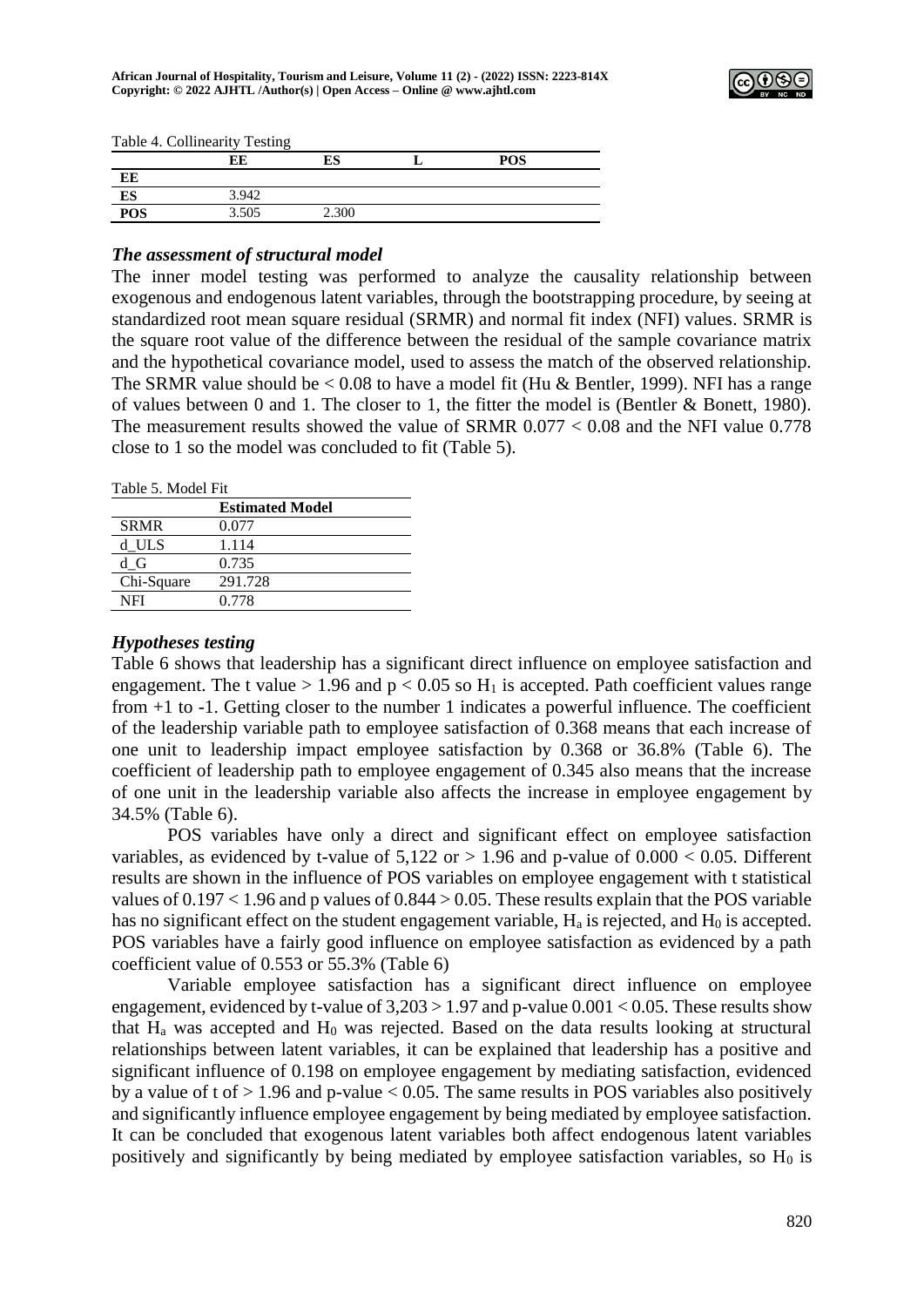

rejected, and H<sup>a</sup> is accepted. The better the leadership and POS, the more influential the increase in employee engagement due to employee satisfaction (Table 6)

The total influence of leadership on employee engagement is 54.3%, which means that if leadership increases by one unit, then employee engagement can increase directly and indirectly through employee satisfaction by 54.3%. The total effect of POS variables on employee engagement is 0.326, which means that an increase of one unit on POS has a direct or indirect impact through employee satisfaction on the increase in employee engagement by 32.6% (Table 6).

| <b>Relationship Between Constructs</b>        | <b>Path Coefficient</b> | <b>T</b> Statistics | <b>P</b> Values | <b>Conclusion</b> |
|-----------------------------------------------|-------------------------|---------------------|-----------------|-------------------|
| $H_1: L \rightarrow EE$                       | 0.345                   | 2.495               | 0.013           | significant       |
| $H_2: L \rightarrow ES \rightarrow EE$        | 0.198                   | 2.814               | 0.005           | significant       |
| $H_3$ : POS $\rightarrow$ EE                  | 0.028                   | 0.197               | 0.844           | Not significant   |
| $H_4$ : POS $\rightarrow$ ES $\rightarrow$ EE | 0.298                   | 2.254               | 0.025           | significant       |
| $H_5: L \rightarrow ES$                       | 0.368                   | 3.182               | 0.002           | significant       |
| $H_6: ES \rightarrow EE$                      | 0.538                   | 3.203               | 0.001           | significant       |
| $H_7: POS \rightarrow ES$                     | 0.553                   | 5.122               | 0.000           | significant       |

Table 6. Structural Model Testing

The ability of exogenous constructs in explaining endogenous constructs (model predictive strength) is calculated in the coefficient of determination in the form of  $\mathbb{R}^2$  values. The coefficient of determination values ranges from 0 to 1, where the closer to 1, the greater the level of predictive accuracy. Coefficients of determination of 0.75, 0.50, and 0.25 are categorized as predictive power at substantial, moderate, and weak levels. It is recommended to use an adjusted value of  $\mathbb{R}^2$  to avoid biased values (Hair et al., 2014). Data shows that leadership variables and POS simultaneously have a significant ability to explain the diversity of employee satisfaction variables by 73.9% in substantial categories. Exogenous latent variables and moderation variables simultaneously also contributed positively and significantly by 73.0% to employee engagement variables and were substantial.

Analyze the relevance level of a construct model to measure how well the observation value produced by the model and also the estimation of its parameters is done by looking at the values  $Q^2$ , using criteria 0.02 (small), 0.15 (medium), and 0.35 (large). If the value  $Q^2 > 0.05$ it can be concluded that a construct model is relevant, which means that the exogenous latent variable used in predicting endogenous latent variables is considered appropriate. Based on the results of the research data obtained, all values  $Q^2 > 0.35$  so it can be concluded that exogenous latent variables are considered appropriate in predicting latent endogenous variables (Table 7)

| i anie-<br>oetticient of Determination and Predictive Relevance |                         |                     |         |       |  |  |
|-----------------------------------------------------------------|-------------------------|---------------------|---------|-------|--|--|
| <b>Variables</b>                                                | $\mathbb{R}^2$ adjusted | <b>T</b> statistics | P-value |       |  |  |
| ЕE                                                              | 9.730                   | 1.235               | 0.000   | 0.568 |  |  |
| mа<br>LJ                                                        | .739                    | 3.553               | 0.000   | 0.490 |  |  |

Table 7. Coefficient of Determination and Predictive Relevance

The orientation of a company's business processes is to make a profit. Company profits can be obtained if the company's performance shows good performance. One of the factors that affect the company's performance is the involvement of employees in the company. The company has a positive impact when employees are involved (Suong et al., 2019). Conversely, employees who do not feel owned by the company generally do not have a harmonious relationship with the company and fellow employees. Therefore, employee engagement factors are seen as essential motivators that influence employee positive behavior (Extremera et al., 2018; Preethi & Valliappan, 2015) and is a predictor of employee performance, thus affecting the productivity of the company (Christian et al., 2011; Wake & Green, 2019). Wake and Green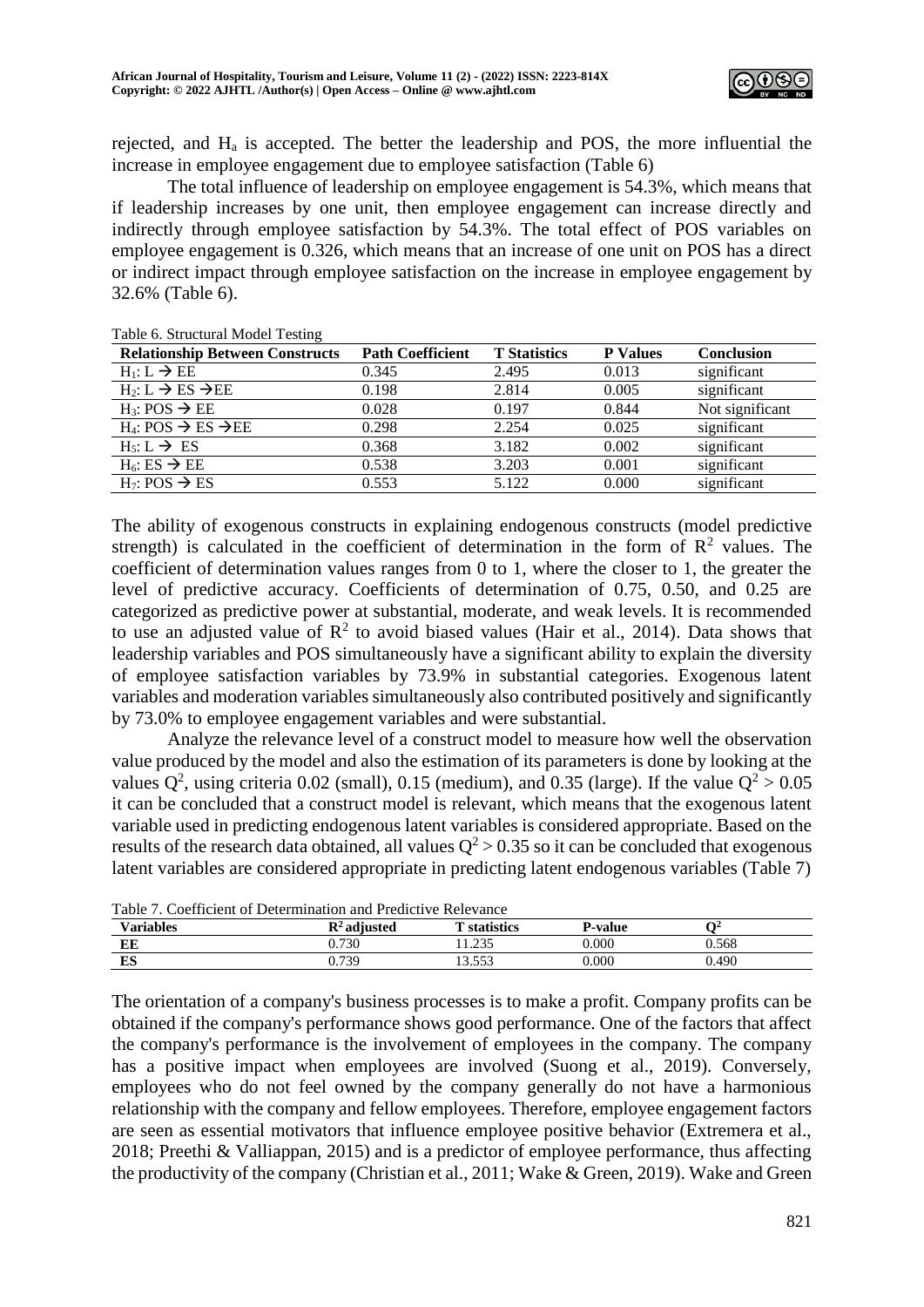

(2019) also mentioned that the employees who are happy with the organisations' policy on health care show more engagement by recommending their organisations to others to work at.

The results of the data analysis showed that employee involvement in travel companies was in the category of excellent and good. The employees mostly understand the company's vision, mission, and goals, and work with the oriented achievement of these goals. Employees also stated that they have an emotional attachment to the company and feel part of it. Emotional attachment is indicated by a commitment to work and company and pride in work. Commitment and love for the company encourage the growth of high motivation in work and strive to be productive to contribute the best to the company. Engagement is also manifested in the form of a desire to develop and involvement in the company's activities. Thus it can be explained that employee involvement in travel companies encourages them to behave positively by working hard, being focused, and being responsible towards the company, thus impacting the improvement of the company's performance. These findings are in line with the research findings of Loerbroks et al. (2017) that found in the service-oriented organisations, the more engaged an employee toward their workplace is, the better association they have with the customers. Schaufeli et al. (2002) examined that employees who feel involved in the company have a high working spirit, dedicated, and focused on work so that it positively affects the company's performance (Preethi & Valliappan, 2015).

The results showed that employee engagement was directly influenced by employee satisfaction. Most respondents respond positively toward employee satisfaction attributes (leadership, work, interaction and working relationships with colleagues, income, responsibility for work, work infrastructure, and company recognition) through satisfied and very satisfied responses. The employee's working period also evidences the employees' satisfaction with travel companies as the working period or low turnover intention is an indicator of employee satisfaction levels (Ashton, 2018). Data shows that 57.14% of employees have a working period of more than 5 years, and about 5.2% of them have a working life of more than 10 years. The data proves that satisfied employees have a strong involvement in the company. Thus it can be concluded that employee satisfaction contributes positively to increased employee engagement. The more satisfied the employee, the more they involve in the company. These findings are in line with the results of previous research that explained that employee satisfaction is positively and significantly influential on employee engagement (Davies et al., 2018; Preethi & Valliappan, 2015; Wen et al., 2019). Wen et al (2019) also stated that the management of the organization should enforce regulations on work conditions and environment optimally to improve employees' satisfaction and engagement.

The results explained that leadership factors increase employee engagement with the company, either directly or indirectly. Even leadership becomes one of the attributes to measure employee engagement towards companies. The data showed a positive response toward travel companies' leadership. Respondents evaluate the ethical behavior of leaders. Leaders are also considered to have concern and empathy for the wants and needs of employees (accommodative), including those related to personality and career development. Leaders can formulate and implement various policies that follow the wants and needs of employees. Leaders can create a conducive work climate to create good interaction between employees and minimize the occurrence of unhealthy competition. Employees' positive perception of leadership in the company directly affects employee engagement to improve employee and company performance. These findings align with previous research relating to the positive impact of leadership on employee engagement (Decuypere & Schaufeli, 2020; Enwereuzor et al., 2018; Li et al., 2021; Rabiul & Yean, 2021).

Human resource factors are an essential aspect in achieving a company's success. Leadership plays a vital role in influencing and directing its employees through policies and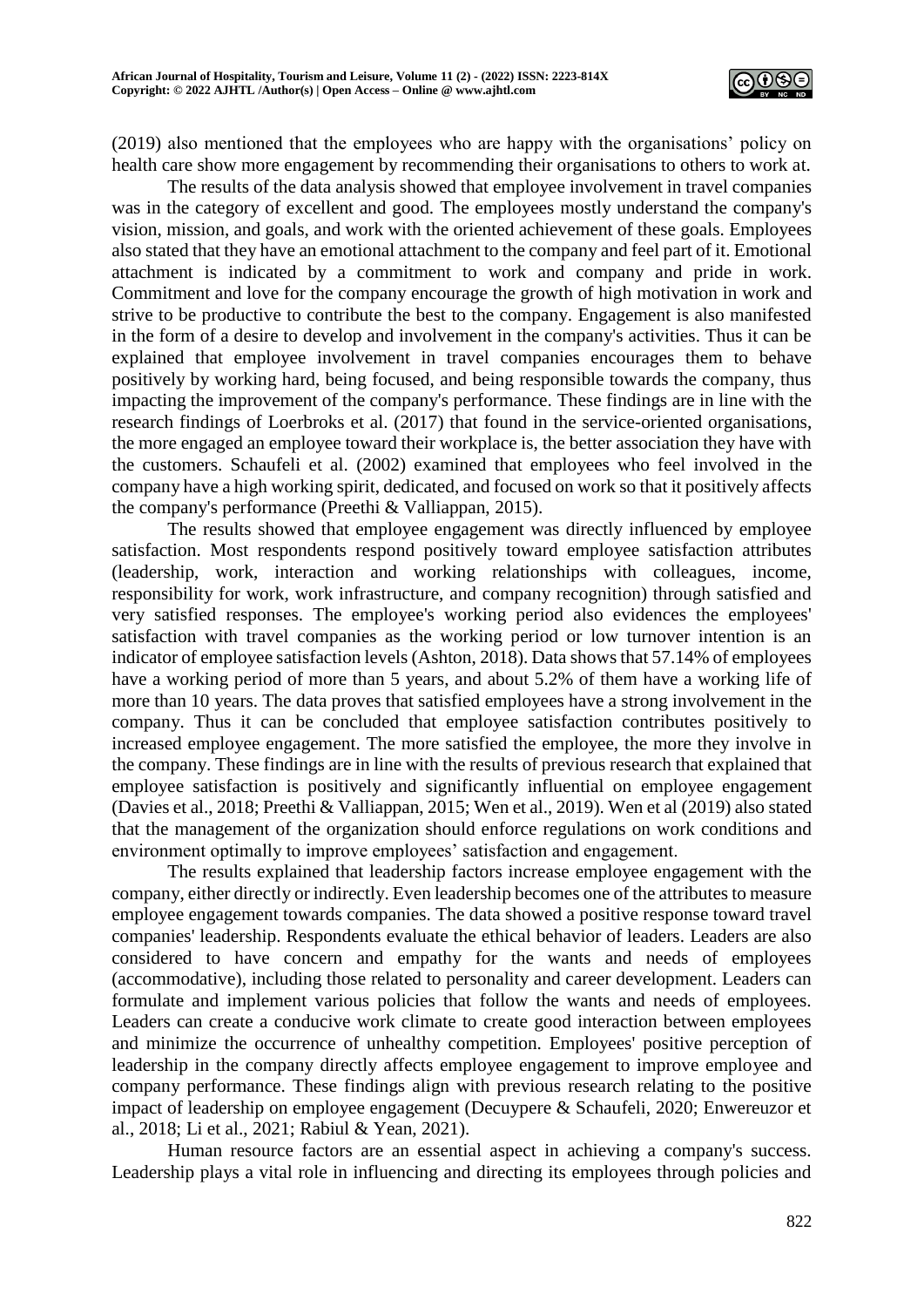

regulations that are accommodative and support the needs of employees. Reasonably perceived leadership influences employee satisfaction. The perception of employees that companies value contributions and care for social, economic, and emotional well-being is also an essential factor in fostering employee satisfaction, which ultimately contributes to employee engagement. Employees with high engagement have positive behavior, motivation, and commitment to work optimally to achieve company goals. For employees of travel companies as tourism service providers, positive behavior includes continuing to strive to provide the best service, build positive relationships with consumers, and guarantee consumer satisfaction to increase consumer loyalty. Providing the best service and ensuring customer satisfaction becomes an integral part of supporting success to achieve the company's goals. High employee engagement is expected to support leaders to improve the ability of travel companies in the face of current bad situations.

Good leadership also affects employee satisfaction and indirectly also affects employee engagement. The ability of leaders to formulate and implement policies that favor employees behaving reasonably and ethically becomes a driver of growing employee satisfaction. Employee satisfaction can be demonstrated through support for leadership and company policies. These findings follow the results of previous studies (Antonakis & House, 2014; Asgari et al., 2019; Ashton, 2018; Robinson et al., 2008; Samanta & Lamprakis, 2018) explain the positive and significant contribution of leadership to improving employee satisfaction. It is also mentioned that the management of organisations should have a consistent improvement strategically to be able to adopt the cooperative culture and achieve high effectiveness and efficiency (Samanta & Lamprakis, 2018).

The result shows that POS has no direct influence on employee satisfaction in travel companies due to the inexistence of the supporting process, including sufficient employees' intrinsic and extrinsic motivation. The finding is contradictory to the previous studies that POS contributes directly to increasing employee engagement (Al-Omar et al., 2019; Imran et al., 2020; Yang et al., 2020). Yang et al. (2020) also discovered that POS is positively connected with work engagement. This study argues that it is possible employee engagement could be an antecedent factor toward employee performance or satisfaction. Therefore, further study is recommended to analyze the employee engagement variable as moderating variable.

### **Conclusion and recommendation**

Employee engagement indicates the emotional and intellectual connection that employees have with the company. Employees with high involvement have strong motivation, dedication, focus, and a commitment to be able to show good individual performance in achieving company goals. Employee engagement is an important factor that needs to be continuously improved for the sake of the company's performance. Leadership and POS are thought to be factors that contribute directly to increasing employee engagement. Leadership and POS are also considered to have an indirect effect on employee engagement by mediating employee satisfaction. The results showed that leadership and employee satisfaction have a significant direct influence on increased employee engagement. Leadership and POS also have an indirect influence on employee engagement by mediating variable employee satisfaction.

The implications of this study show that increasing employee engagement requires a leadership figure who can establish communication effectively, be a role model for employees, and have leadership attributes that include ethical, mindful, servant, and sustainability. Therefore, it is important for management to strengthen leadership attributes. Leadership that is increasingly perceived both have a direct or indirect effect on employee involvement. Leadership that behaves fairly, accommodates, meets the needs and interests of employees, and fosters employee satisfaction, which ultimately also impacts employee engagement. Corporate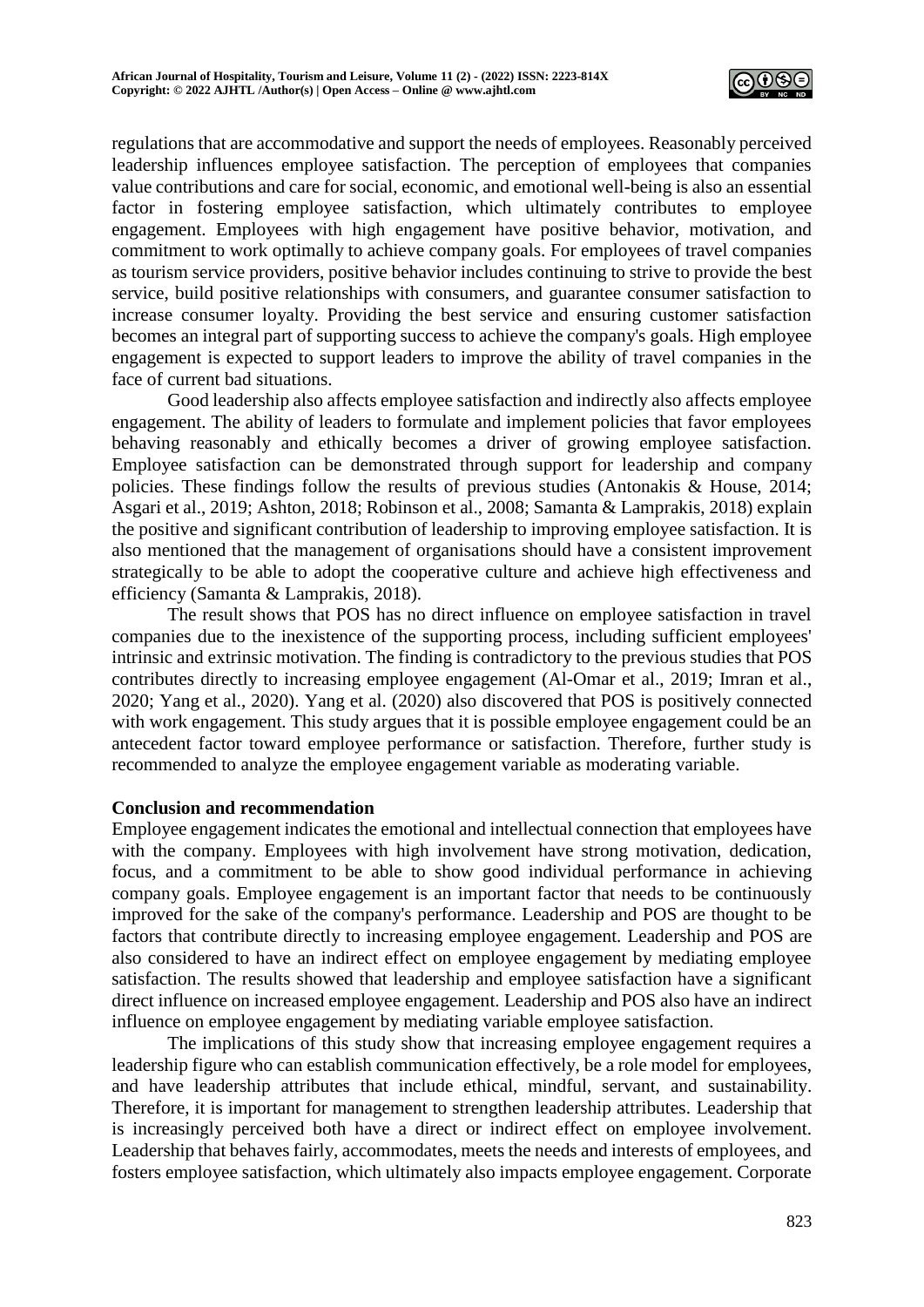

support embodied in the form of company policies and rules should also be oriented to the interests and needs of employees. With regards to the findings of this study where travel company employees are concerned, it is necessary for the management to improve the leadership attributes, and POS to foster employee satisfaction and engagement.

The study still uses a limited number of respondents and data dissemination coverage. For this reason, further research is recommended to involve more respondents and a wider scope of data dissemination in order to get a more detailed picture of the results. This research only focuses on the study of management in the scope of travel companies. Therefore, future studies are expected to be able to conduct studies on a wider organisational scope.

# **References**

- Ahmed, I. & Nawaz, M. M. (2015). Antecedents and Outcomes of Perceived Organizational Support: A Literature Survey Approach. *Journal of Management Development*, 34(7), 867–880.
- Al-Omar, H.A., Arafah, A.M., Barakat, J.M., Almutairi, R.D., Khurshid, F. & Alsultan, M.S. (2019). The Impact of Perceived Organizational Support and Resilience on Pharmacists' Engagement in their Stressful and Competitive Workplaces in Saudi Arabia. *Saudi Pharmaceutical Journal*, 27(7), 1044–1052.
- Alshaabani, A, Naz, F., Magda, R. & Rudnák, I. (2021). Impact of Perceived Organizational Support on OCB in the Time of Covid-19 Pandemic in Hungary: Employee Engagement and Affective Commitment as Mediators. *Sustainability*, 13(14), 1–21.
- Bass, B. M. & Riggio, R. E. (2006). *Transformational Leadership*. 2nd edn. Mahwah, NJ: Erlbaum Associates.
- Blomme, R. J., Kodden, B. & Beasley-Suffolk, A. (2015). Leadership Theories and the Concept of Work Engagement: Creating a Conceptual Framework for Management Implications and Research. *Journal of Management and Organization*, 21(2), 125–144.
- Byrne, Z. S. & Hochwater, W. A. (2008). Perceived Organizational Support and Performance Relationships Across Levels of Organizational Cynicism. *Journal of Managerial Psychology*, 23(1), 54–72.
- Chen, Y. R. R. & Hung-Baesecke, C. J. F. (2014). Examining the Internal Aspect of Corporate Social Responsibility (CSR): Leader Behavior and Employee CSR Participation. *Communication Research Reports*, 31(2), 210–220.
- Christian, M. S., Garza, A. S. & Slaughter, J. E. (2011). Work Engagement: A Quantitative Review and Test of its Relations With Task and Contextual Performance. *Personnel Psychology*, 64, 89–136.
- Decuypere, A. & Schaufeli, W. (2020). Leadership and Work Engagement: Exploring Explanatory Mechanisms. *German Journal of Human Resource Management*, 34(1), 69–95.
- Eisenberger, R., Armeli, S., Rexwinkel, B., Lynch, P.D. & Rhoades, L*.* (2001). Reciprocation of POS. *Journal of Applied Psychology*, 42–51.
- Enwereuzor, I. K., Ugwu, L. I. & Eze, O. A. (2018). How Transformational Leadership Influences Work Engagement Among Nurses: Does Person–Job Fit Matter?. *Western Journal of Nursing Research*, 40(3), 346–366.
- Extremera, N,. Mérida-López, S., Sánchez-Álvarez, N. & Quintana-Orts, C. (2018). How Does Emotional Intelligence Make One Feel Better at Work? The Mediational Role of Work Engagement. *International Journal of Environmental Research and Public Health*, 15(9), 1–13.
- Hair, J.F., Hult, G.T.M., Ringle, C. M. & Sarstedt, M. (2014). *Partial Least Squares Structural Equation Modeling*. Los Angeles: SAGE Publication Inc.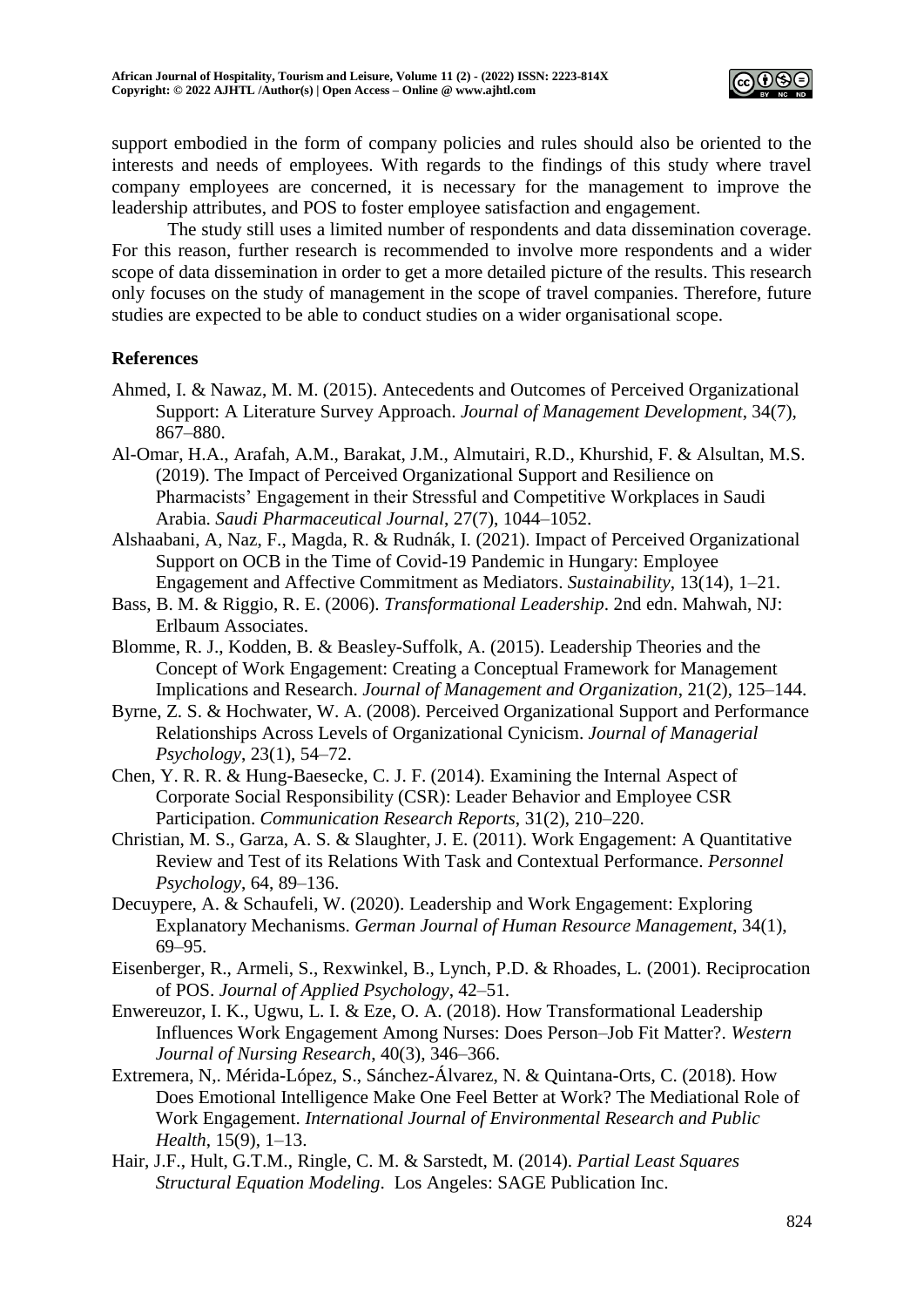

- Imran, M. Y., Elahi, N.S., Abid, G., Ashfaq, F. & Ilyas, S*.* (2020). Impact of perceived organizational support on work engagement: Mediating mechanism of thriving and flourishing. *Journal of Open Innovation: Technology, Market, and Complexity*, 6(82),  $1-18.$
- Khan, M. M., Mubarik, M.S., Hashmi, S., S., A. & Islam, T. (2021). My Meaning is my Engagement: Exploring the Mediating Role of Meaning Between Servant Leadership and Work Engagement. *Leadership and Organization Development Journal*, doi: 10.3390/JOITMC6030082
- Lambert, A., Jones, R. P. & Clinton, S. (2021). Employee Engagement and the Service Profit Chain in a Quick-Service Restaurant Organization. *Journal of Business Research*. 135(2021), 214–225.
- Amor, A. M, Vázquez, J. P. A. & Faíña, J. A. (2020). Transformational Leadership and Work Engagement: Exploring the Mediating role of Structural Empowerment. *European Management Journal*, 38(1), 169–178.
- Du Plessis, M. & Boshoff, A. B. (2018). The Role of Psychological Capital in the Relationship Between Authentic Leadership and Work Engagement. *SA Journal of Human Resource Management*, 16, 1–9.
- Preethi, R. V. S. & Valliappan, M. (2015). Relationship Between Employees Engagement and Satisfaction at Ideal Fastener India Private Limited. *IJER*, 12(2), 399–404.
- Rhoades, L. & Eisenberger, R. (2002). Perceived Organizational Support: A Review of the Literature. *Journal of Applied Psychology*, 87(4), 698–714.
- Samanta, I. & Lamprakis, A. (2018). Modern Leadership Types and Outcomes: The Case of Greek Public Sector. *Journal of Contemporary Management Issues*, 23(1), 173–191.
- Sarfraz, M., Qun, W., Sarwar, A., Abdullah, M.I., Imran, M.K. & Shafique, I*.* (2019). Mitigating Effect of Perceived Organizational Support on Stress in the Presence of Workplace Ostracism in the Pakistani Nursing Sector. *Psychology Research and Behavior Management*, 12, 839–849.
- Schaufeli, W. B., Bakker, A. B. & Salanova, M. (2006). The Measurement of Work Engagement with a Short Questionnaire: A Cross-national Study. *Educational and Psychological Measurement*, 66(4), 701–716.
- Shin, D. & Konrad, A. M. (2017) Causality Between High-Performance Work Systems and Organizational Performance. *Journal of Management*, 43(4), 973–997.
- Shrotryia, V. K. & Dhanda, U. (2019). Content Validity of Assessment Instrument for Employee Engagement. *SAGE Open*, 9(1), 1–7.
- Sohail, M. S. & Jang, J. (2017). Understanding the relationships Among Internal Marketing Practices, Job Satisfaction, Service Quality and Customer Satisfaction: An Empirical Investigation of Saudi Arabia's Service Employees. *International Journal of Tourism Sciences*, 17(2), 67–85.
- Song, J. H., Bae, S.H., Park, S. & Kim, H.K*.* (2013). Influential Factors for Knowledge Creation Practices of CTE Teachers: Mutual Impact of Perceived School Support, Transformational Leadership, and Work Engagement. *Asia Pacific Education Review*, 14(4), 467–482.
- Wake, M. & Green, W. (2019). Relationship Between Employee Engagement Scores and Service Quality Ratings: Analysis of the National Health Service Staff Survey Across 97 Acute NHS Trusts in England and Concurrent Care Quality Commission Outcomes (2012-2016). *BMJ Open*, 9(7), 1–8.
- Wen, X., Gu, L. & Wen, S. (2019). Job Satisfaction and Job Engagement: Empirical Evidence from Food Safety Regulators in Guangdong, China. *Journal of Cleaner Production*, 208, 999–1008.